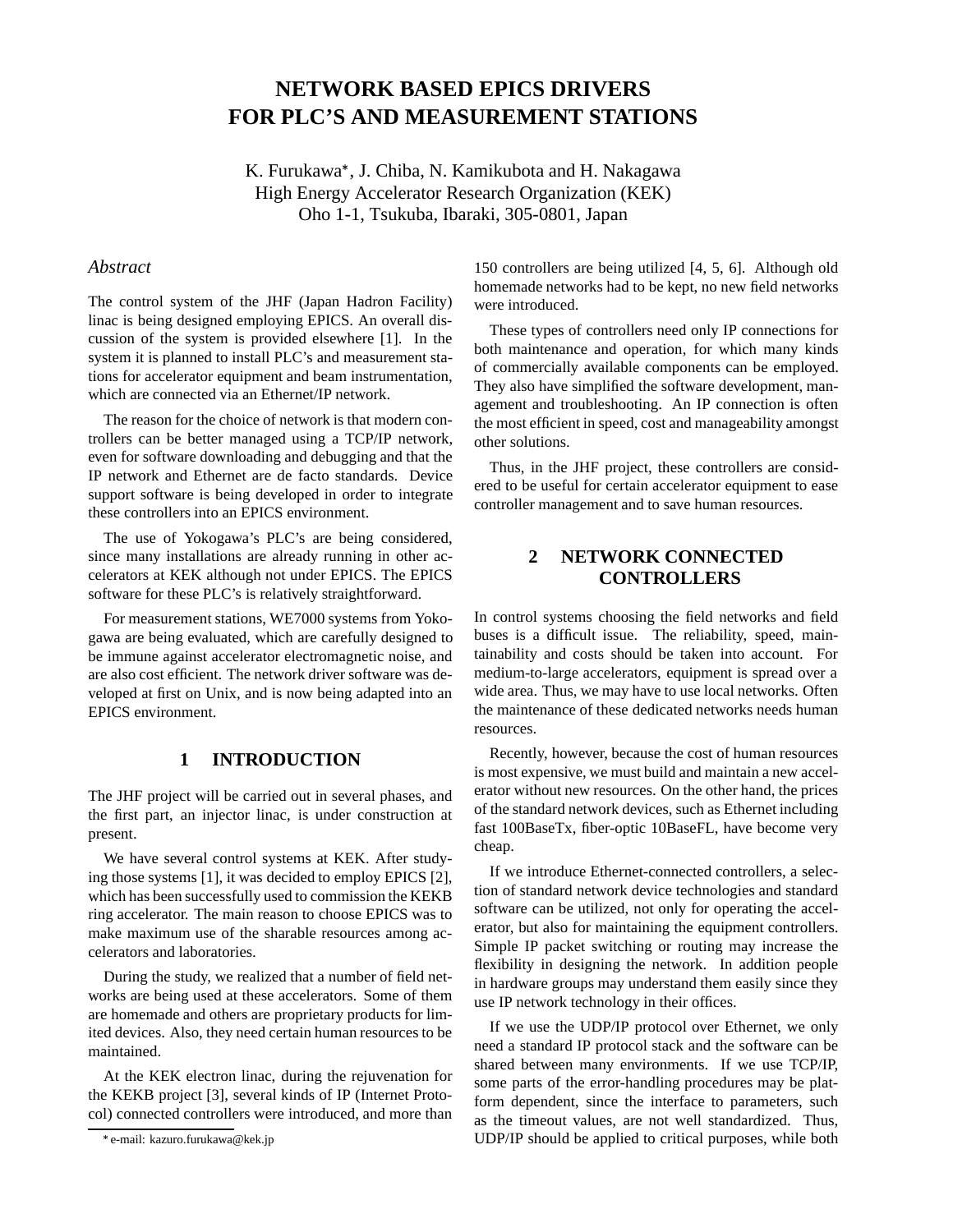UDP and TCP may be used for other areas. (Nevertheless, an interrupt message through out-of-band TCP packets which is supported by certain network controllers may be employed in some applications.)

## **3 NETWORK CONTROLLERS IN JHF LINAC**

In JHF Linac the following types of network based controllers are planned to be integrated with the EPICS control system.

#### *3.1 Programmable Logic Controller, PLC*

Formerly, PLC's had often been used as a simple logic sequencers, and were not considered good controllers to communicate directly with a large control system. Recently, PLC's have powerful and flexible options, and their processing speed is fast enough to be used as remote I/O controllers.

The response time of the PLC's over Ethernet is 5 to 30 milliseconds depending on the processor types. Although this is 10-times slower than the modern VME processors or PC's, it is acceptable for most slow control applications.

Modern PLC's have good processing power, and even scientific functions can be applied to floating-point numbers. Thus, they allow pre-processing of the control variables as well as logic controls if the hardware group prefers to do so.

We are using more than 130 PLC's, called FA-M3 (Factory ACE) series from Yokogawa, at the electron linac [5] and have decided to employ this type at JHF as well. The main reason is that the same Ethernet can be used for their maintenance. That is we don't need any dedicated communication links in order to download software. Most PLC's sold in Japan do not have this capability, without which we cannot maintain a large number of PLC's.

We are currently planning to install PLC's for the control of vacuum, magnets, ion sources and radio-frequency equipment.

#### *3.2 Measurement Station, WE7000*

A waveform observation is often necessary for beam instrumentation and microwave measurements. We have been using GPIB connected oscilloscopes or VXI systems in these applications.

At the JHF linac, the pulse width of the accelerated beam is several hundred nanoseconds. Taking cost performance into account, we leave few choices and furthermore electromagnetic noise from modulators makes even some oscilloscopes are inadequate.

We realized that measurement stations called WE7000 [7] from Yokogawa might meet our requirements. Its 100Ms (Mega-sample per second) waveform digitizer is cheap and reliable. Also a 500-Ms version will be soon available.

Although it was originally designed for a Windows environment, the Ethernet interface was recently developed and its specification have been disclosed. We are evaluating IP communication software on Unix.

## *3.3 GPIB, Serial and Others*

Major measurement instruments still use GPIB or serial line (RS232C) as communication interfaces. Maybe we cannot escape from those devices.

For these interfaces several kinds of gateway boxes to IP network have recently become available [4]. Control systems with EPICS have also started to employ them, since they are often located far from IOC's and any hardware trouble can be easily isolated.

Hardware venders sell equipment, such as oscilloscopes and video frame grabbers which can be attached to an IP network. They can be utilized under certain circumstances, if it simplifies the configurations.

## *3.4 EPICS Configuration*

Since we decided to employ EPICS as a control system for the JHF Linac, we must investigate the proper network structure for combination of EPICS and network based controllers.

Most of the control processing is done on the IOC's (I/O Controller, such as VME or PC) in an EPICS environment, and information is exchanged between the IOC's and OPI's (Operator Interface). Some processes on IOC's may poll network controllers frequently. These access messages on the network may collide with the channel-access messages exchanged between the IOC and OPI's.

The above-mentioned situations can be avoided by using a network switch, as shown in Fig. 1. Since recent network switches are not expensive compared with repeaters, we will install them anyway.

### **4 EPICS SOFTWARE**

Since IP software is standard in a VxWorks environment on IOC's, the implementation of interface software for network based controllers should be straightforward. For synchronous access it is easy to implement device support software.

However, because the response time is slow, about 20 milliseconds with our current hardware, and EPICS does not allow slow synchronous device support, we have to prepare asynchronous device support for these controllers.

Because we are new to writing EPICS device support routines, we tested our software on Unix first, then are im-